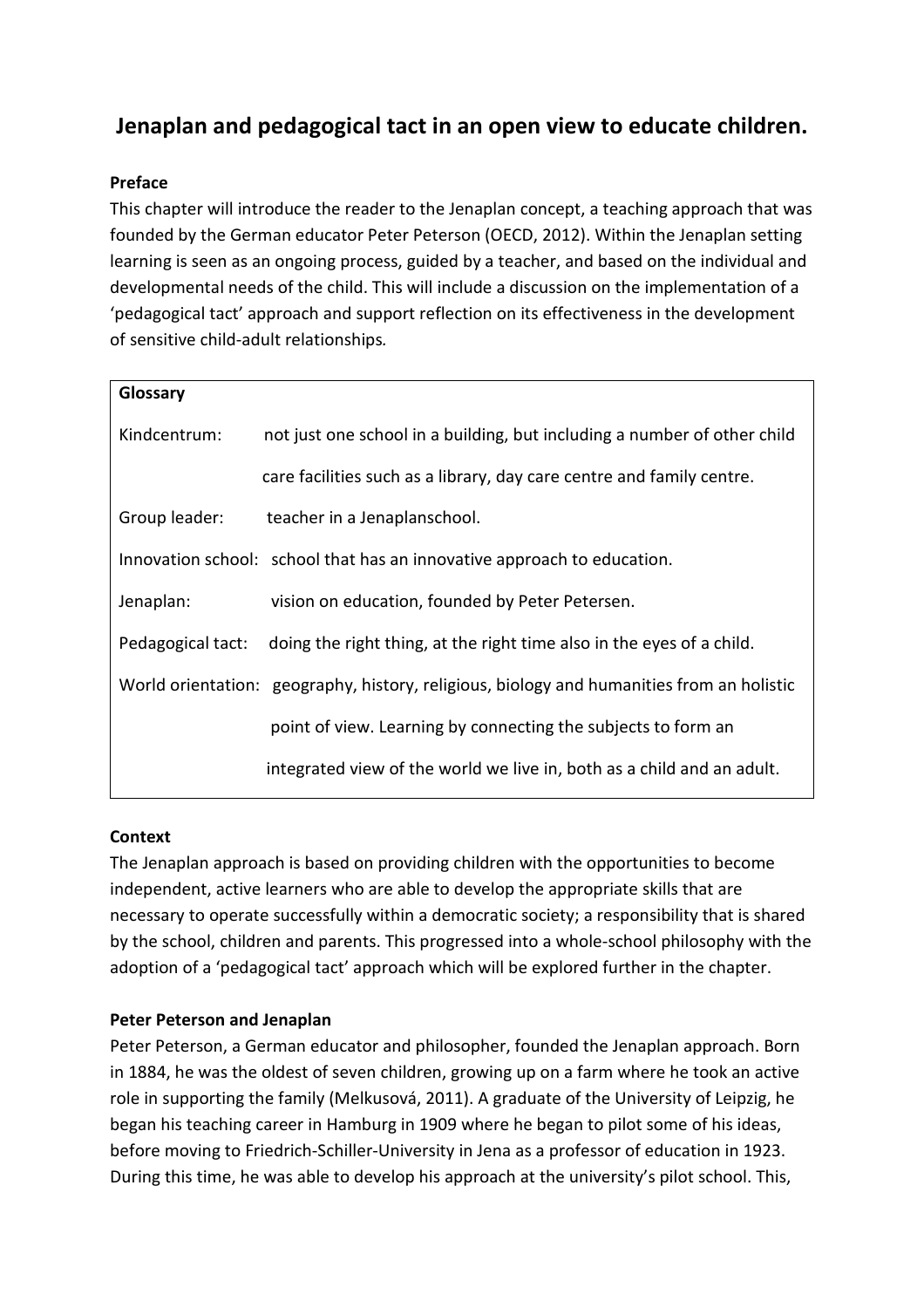together with his experience of being a part of a large family community, impacted significantly on the formulation of the Jenaplan approach.

Peterson recognised the importance of the social environment and the role of the community and wanted to develop an approach which encouraged children's independence and personal development. He viewed education as training for living within a democracy, and believed that children should learn within an environment which encouraged them to engage in shared decision making and to be responsible for the outcomes of these decisions.

# **Basic principles**

The underlying philosophy of practice in Jenaplan-schools has been formulated in 20 basic principles - 5 about man, 5 about society and 10 about schools. All Jenaplanschool take these principles as a basis for the development of their school:

# **Humans**

- Everyone is a unique person, with an inherent and inalienable value and dignity.
- Everyone has the right to develop an own identity, regardless race, nationality, gender, sexual disposition, social environment, religion or life-view. This identity has to be characterized by at least independence, critical consciousness, creativity and a sense for social justice.
- Everyone needs, for developing an own identity, personal relationships with the material, social, cultural and spiritual reality.
- Everyone is always recognized as a total personality and, where possible, approached and acknowledged in this way.
- Everyone will be recognized as an innovator of culture and, where possible, approached and acknowledged in this way. Society
- People have to work on a society that esteems everyone's inalienable value and dignity.
- People have to work on a society that gives room to and is stimulating for the development of an own identity for everyone.
- People have to work on a society in which differences (between individuals and groups) and changes are dealed with in just, peaceful and constructive ways.
- People have to work on a society in which earth and space are managed with respect and care.
- People have to work on a society in which natural and cultural resources are used in responsibility for future generations.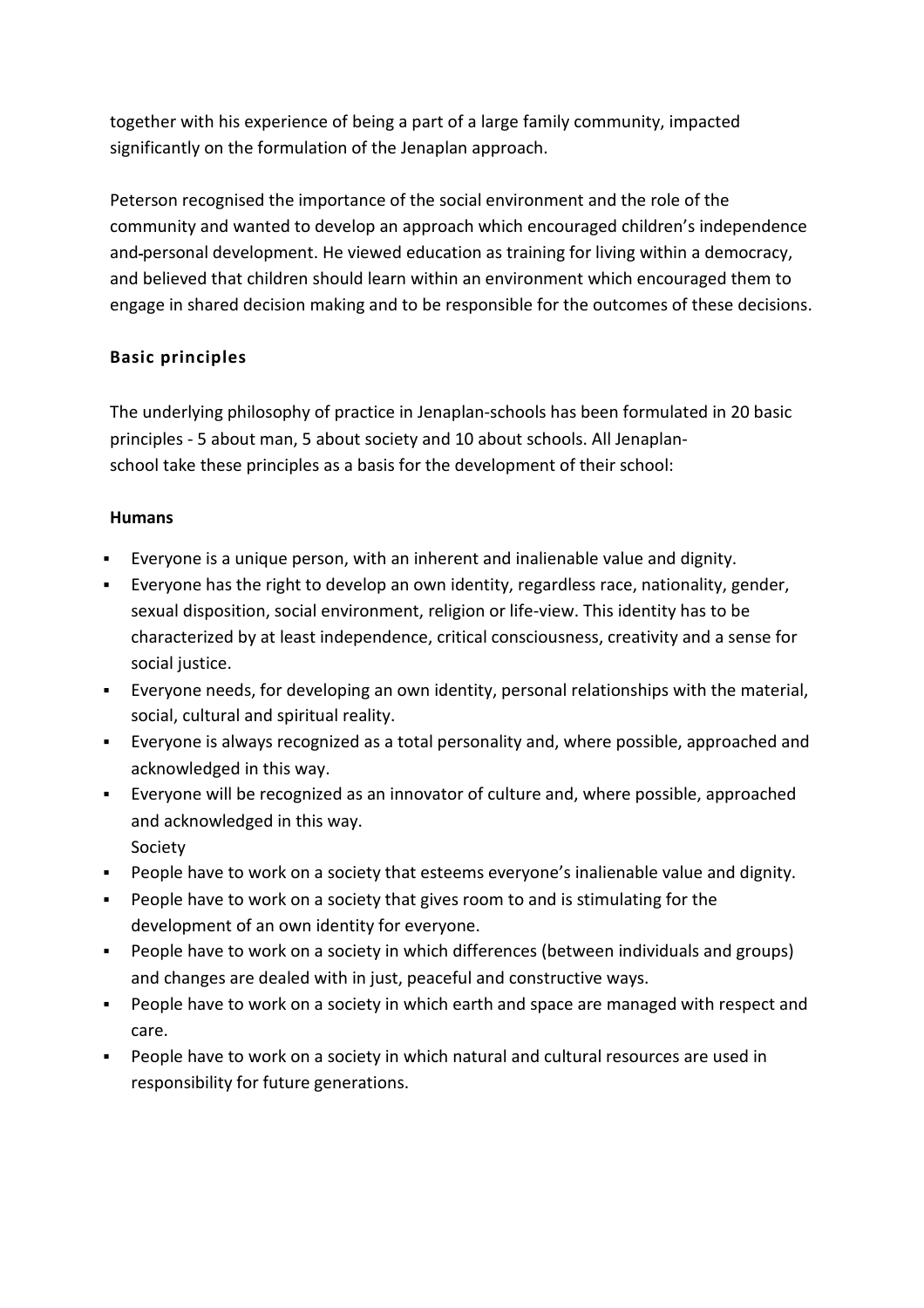#### **School**

- School is a relative autonomous, cooperative organization of all people concerned.
- In the school adults have to take fore-going principles about man and society as a pedagogical basis for acting.
- In the school curriculum content is derived from the children's life-world and (inner)experience and from the cultural sources considered in our society as important means for the development of persons and society as described earlier.
- In the school teaching takes place in pedagogical intended situations and with pedagogical teaching-learning materials.
- In the school teaching and learning are shaped by a rhythmic alternation of the basicactivities dialogue, play, work and celebration.
- In the school children are predominantly placed in heterogeneous groups.
- In the school exists an alternation of developmental teaching and independent playing and learning of children.
- **IF In the school discovery/inquiry-learning and cooperative working in groups have an** important place.
- In the school the behaviour and achievement of the children are judged as much as possible from the personal development of this child and in consultation with this child.
- In the school changes are seen as a never ending process, guided by a consistent interaction of action and reflection.

A Jenaplan school has no class timetable, but instead follows a rhythmic weekly schedule which consists of four important pedagogical activities: dialogue, play, work and celebration (to build the sense of community (Azevedo and Ferreira, 2012). Examples of these curriculum cycles can be found in the OECD (2012) Case Study. The underlying philosophy of practice in Jenaplan-schools has been formulated around 20 basic principles under the headings: Man, Society and School. All Jenaplan schools take these principles as a basis for the development of their school vision and as starting point for their education (Table 1).

# **Jenaplan in the Netherlands**

The education of children in schools began with the Romans in the fourth century BC, with a focus on numeracy and literacy. In the early ages of education, schools in the Netherlands were led by the churches and were only meant for the wealthy. These monastery schools prepared children for church, where they were taught about the Bible and how to sing in the church choirs. Around the sixteenth century, more schools were established but these were still managed by the different churches. At first, reading and writing were prioritised, and boys and girls were not allowed to go to the same schools. Order was maintained with the 'slice', a wooden plank, the roe, and a bunch of willow branches. When using these the teacher had to ensure that s/he did not break their legs, hit them on the head or cause the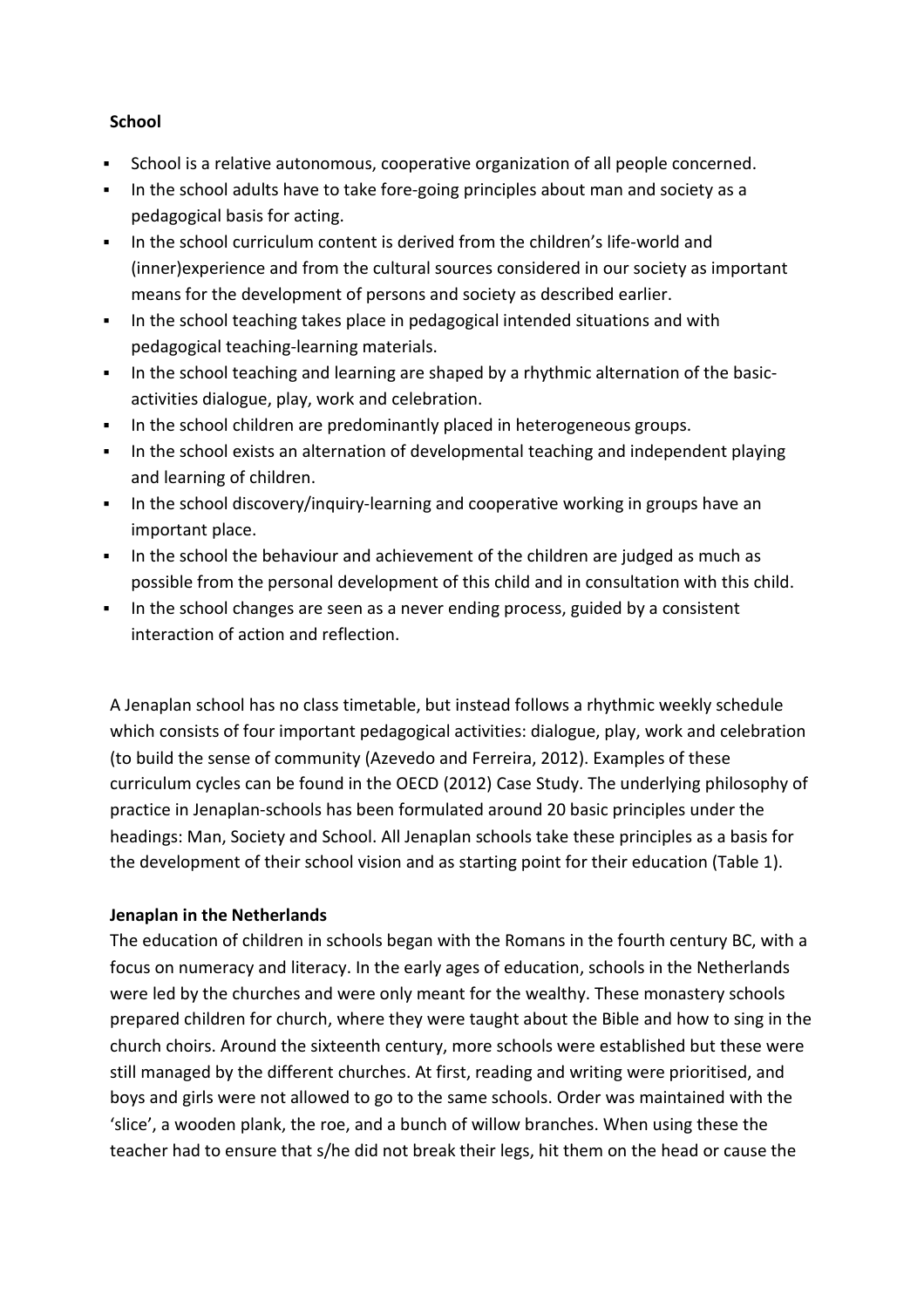child to bleed. Education was harsh, being 'imposed' by teachers and 'consumed' by children (Onderwijsgeschiedenis, 2018).

Many changes took place in the second half of the nineteenth century, including the addition of more curriculum topics. In addition to reading, writing and religious education, numeracy and geography were added to the lesson program. In 1876, the first training college for teachers was founded and school supervisors started to visit schools in order to develop pedagogical approaches and improve children's education experience. This way of teaching was maintained until the early twentieth century. Petersen questioned this and believed that children should have an input to their education. This was new for many children who, according to their upbringing and education, were used in being told what to do, think and act. Petersen gave them back their own voice, brain and the tools to learn. This included taking responsibility for their own learning in a group.

Suus Freudenthal-Lutter (1908-1986) was the first person to introduce Jenaplan education to the Netherlands in 1955. Active in the 'Working Community for Renewal of Education', as a mother she had been disappointed in the education that her children received. In Petersen's Jenaplan, she discovered the school she had been looking for, for a long time. She can rightfully be called the 'mother' of the Dutch Jenaplan movement, which grew as a result of her intellect. energy and organizational talent. As a result, the first Jenaplan School was opened in 1962, with numbers growing rapidly, following the establishment of the Jenaplan Foundation in 1968. There are now approximately 200 Jenaplan schools in the Netherlands, with a dedicated web-site to provide additional information (Nederlandse Jenaplan Vereniging). The opportunity to offer alternative forms of education is a key feature of the Dutch education system, providing freedom to establish schools and decide upon the principles on which the school will be based (Altinyelken & Karsten, 2015).

Jenaplan builds upon the key aspects of daily life; with children encouraged to talk together, play, work and celebrate differences. There is a natural balance between basic activities; providing opportunities for effort and relaxation, being busy and reflecting, talking and listening, and preparing and exercising. The task of the group leader (Jenaplan does not use the word 'teacher') is to let each child work to their own pace, and to determine the rhythm of the group. A key aspect of Jenaplan is the grouping of children. In keeping with the traditional 'family' structure, children are placed into three heterogeneous age family groups:

The kindergarten group (4 to 6 years), The intermediate stage (6 to 9 years) and, The upper stage (9 to 12 years).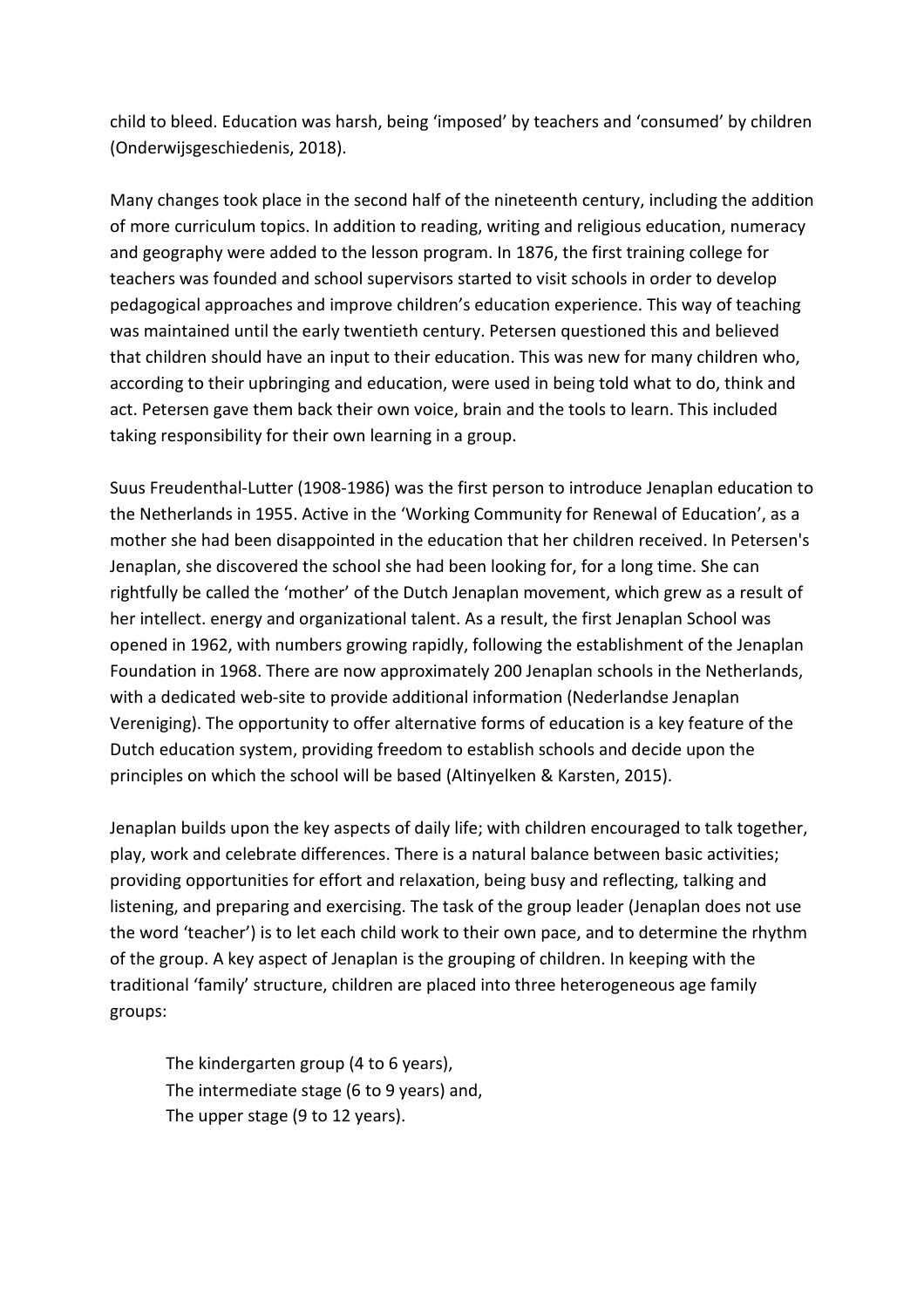Within these groups, a pedagogical learning environment is developed with all children being challenged and encouraged to participate, to think and to learn. The case study examples that are used are similar to activities that are experienced across all age groups. The central focus of the curriculum is 'world orientation' which includes learning about geography, history, religion, biology and humanities from a holistic point of view. It is supplemented by activities to support the development of language, reading, mathematics, creativity and skills of inquiry. In summary, the basic division within the curriculum is between world orientation and a range of supplementary courses. The Jenaplan approach is not a rigid model, but one that individual schools will adapt and develop to meet the needs of children and families in their community.

# **Theory in Practice: a personal perspective**

De Dukdalf is one of many schools situated in the town of Leiden and the only Jenaplan school. It is also part of 'PROOLeiden', an association of 16 schools, of which de Dukdalf is the only 'innovation' school. The OECD (2012, p. 3) defines a school as "innovative" when its "pedagogical concept and organizational structure" are significantly different to traditional programs. Its aim is to teach children to be independent and self-steering and is recognised as a 'quirky school'; we do not like to follow every rule, instead we like to choose our own path, something that I am very proud of.

In our school every child has the right to be different; every child is unique. We use words such as time, space and criteria, in working with children - one child's time can be totally different from another child's time. One child may not need as much time for an assignment as another child, and we discuss this with the children. For example, we will ask them how much time they need, giving them responsibility for managing their own time. Space can be literally the space in which you work, but also the figurative 'space' you give a child. Similarly, learning criteria can be different because the intelligence, concentration and working attitude is not the same for every child. The following case study explores this in more detail.

# **Personal Space (4- 12 year olds)**

Space is a concept that can be interpreted both literally and figuratively. Each person needs an amount of space in which to move, to act and to breathe; but they also need a space to work. A child not only needs physical space, but also mental space which is of great importance for a child's development. In addition to 'pedagogical tact', we also practise 'pedagogical contact' which means entering a (professional) relationship with the children. In this relationship, every child and adult (the teacher) has their own space. It is possible that a child will find a teacher for a hug, whilst another child is happy with an encouraging wink or pat on the back.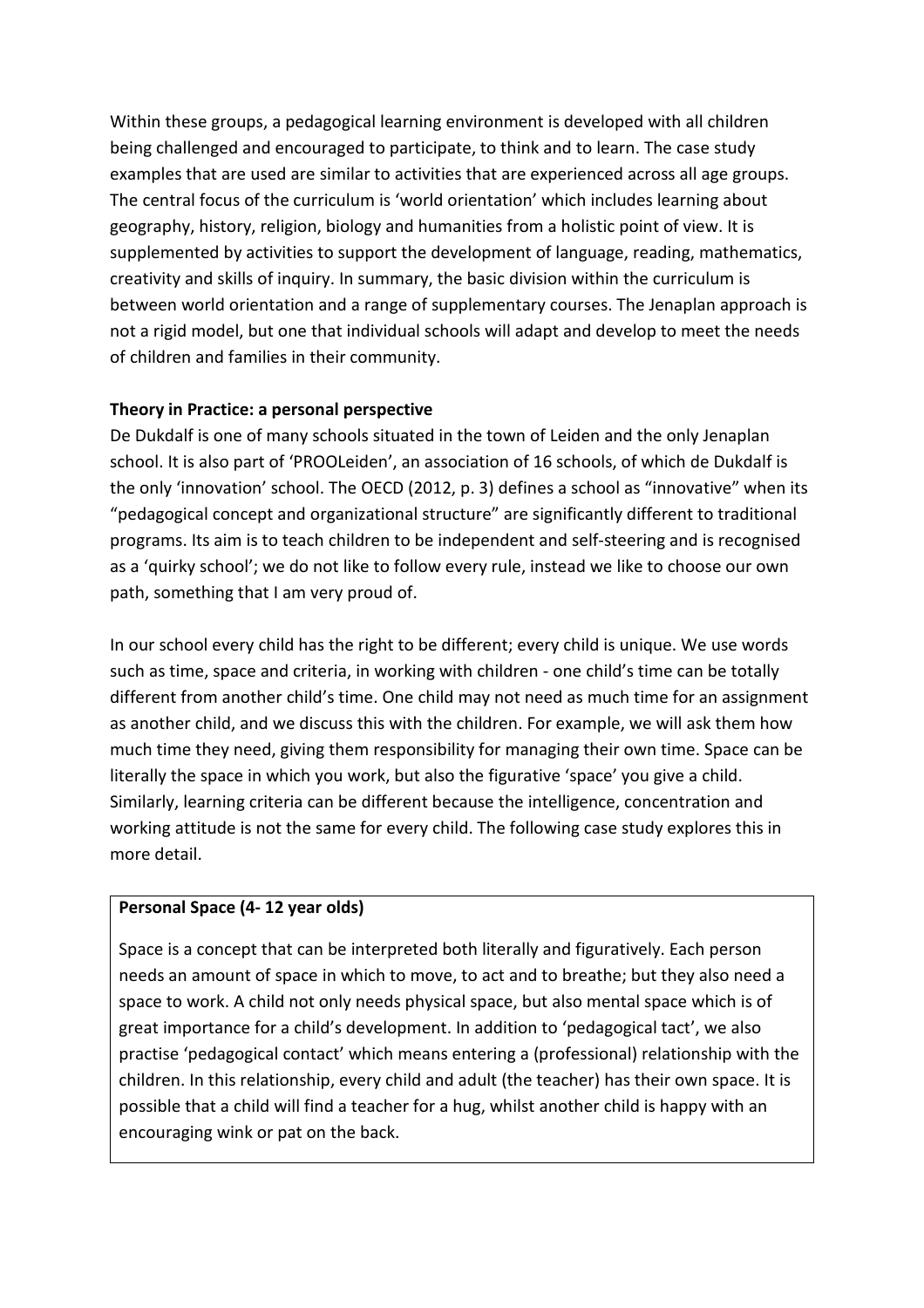De Dukdalf is part of the Kindcentrum Dukdalf. In the building, our school has 19 classrooms, and also the use of a loft, kitchen, gym and central hall. Outside is a separate schoolyard where only the children of de Dukdalf can play. In addition, the building is home to a day care centre. Every six weeks there is a consultation between delegates from each area. Our children may work in the other parts of the building if others are not bothered by them. There is an agreement with all children that they have to listen to every adult in the building who speaks to them about their behaviour. We give children the confidence that they can also do their work in a different location other than the classroom. It is therefore possible that children choose to work in the corridor, in the loft or in the office of the principal.

In addition, we give children more responsibility for their own development; they can choose if they want to attend full instruction, or just a part-instruction. They are challenged in the amount of work they can do in a day or week, and they can choose where to do their work. This does not all happen at once, but children will learn from their older peers. Giving responsibility is something that takes place gradually: as we talk to the children about their choices and what they can do, in/at what time, and where in the building. The instruction also changes: not every child needs to have the same instruction, so children are challenged to look at their own education needs. Teachers need to know what the children in their group know; they have to 'stand above' the teaching.

# **Promoting independence (4 – 12 year olds)**

Children learn to plan their work. The instruction for different courses will be explained at the beginning of the week and they complete their own timetable for the processing of the instruction. Children are introduced to independent working when they begin school at four. A digital story board is used to allow children choose an activity by placing their own picture under a picture of that activity. The teacher and the child, together with others in the group, can see who has chosen what activity and which activities are still available to choose from. The duration of an activity may differ for each child as we understand that a four-year-old child has less concentration than a six-year-old child.

When the children start their primary studies, we assume that the basis for independent work has been laid. Between the ages of four to seven, we continue giving children more responsibility and self-reliance, working to ensure that children can independently carry out assignments after they have received instruction at the beginning of the week.

There are also books at the front of the group on a table: when children have completed their assignments, they can work on these. Children fill in their plan and start to work;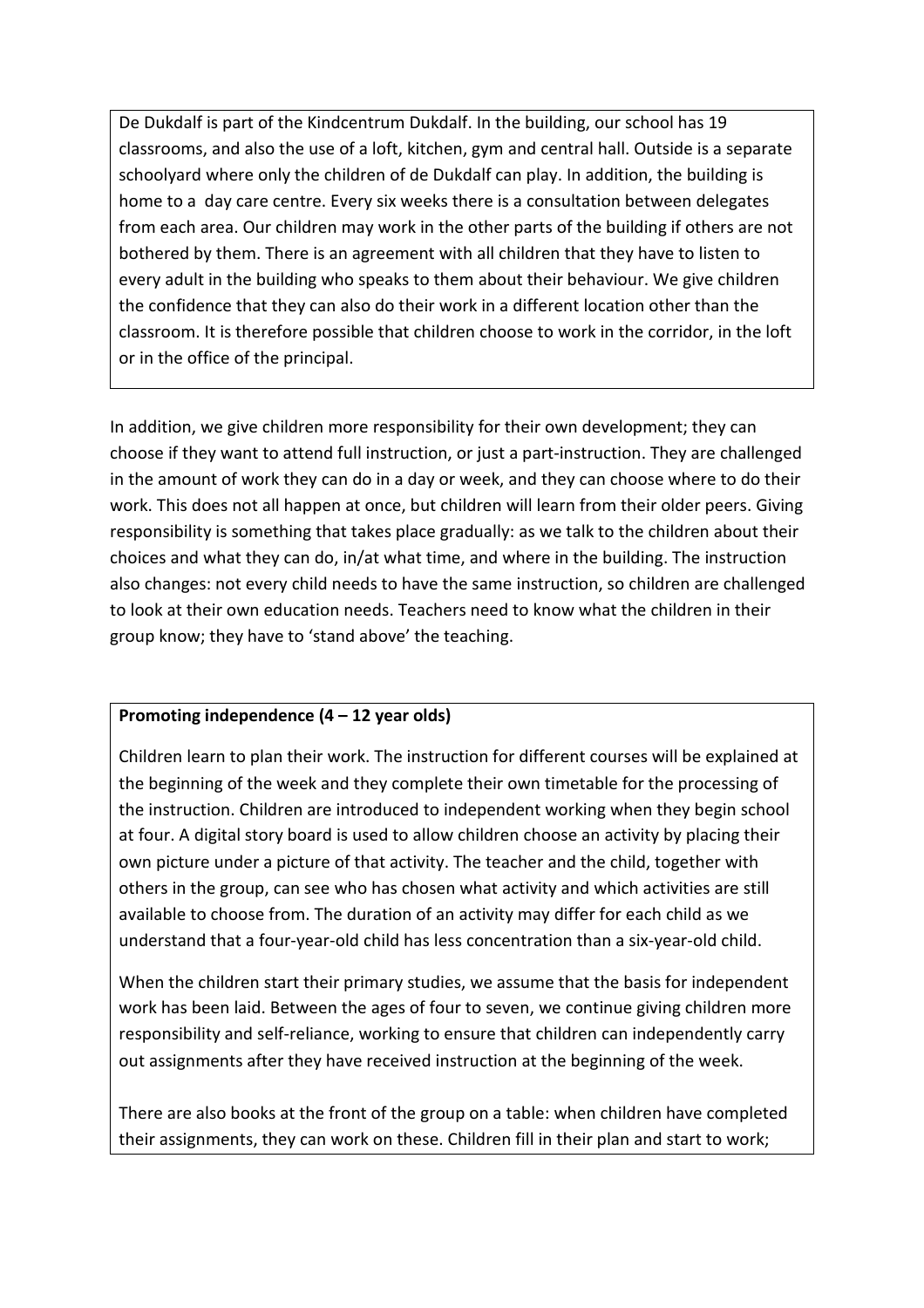some of them use a half-hour for writing, whilst another child takes fifteen minutes. The teacher walks around the group and answers any questions.

When children go to the next level in the school, they are already very capable to plan their own work. Similar to the younger groups, the teacher gives instruction and the children process this independently. The older children of the group help the younger children to find the materials. If they are able to help someone else, they will initial what they have learned, and identify what he/she has learned by teaching a younger child.

In addition to following the Jenaplan vision and principles, we observe our children using materials related to experience-oriented education. The aim of experience-oriented education is to promote and observe the child's wellbeing and involvement. We believe that when a child is feeling good about himself, the environment and learning, he will develop better. Twice yearly each child, and every group, is observed for their wellbeing, involvement and competence.

At De Dukdalf, the teachers aim to see the whole child, and support and educate him/her in becoming an independent person who has the tools to learn and is able to make choices in life. We give a child 'handles' to know what to do in life and in education, even when it is hard to do the right thing. We are all responsible for each other, teachers and children, for the ambiance in our school. When there is an incident, we are not looking for a guilty party, instead we are trying to look for solutions; for the 'victim' as well as for the 'guilty' party.

Working in a Jenaplan school is different. It offers a different approach to teaching and working with parents and children. It is also very rewarding, especially when children are happy and come to school because they want to learn, play, talk and celebrate together. But there are still questions and dilemmas that you encounter. What critical questions can be asked about the Jenaplan and the approach?

What challenges does this education raise for teachers, children and parents? What challenges does this raise for getting new teachers in the school and also for replacement teachers: what personal and professional qualities are required to shape and refine a teacher?

What are the implications for practice?

What if the board of the school focuses more on cognitive results than on wellbeing?

These questions and dilemmas are the challenges that the school is concerned with and benefits from. The team studies itself and we form a school where everyone is happy to come.